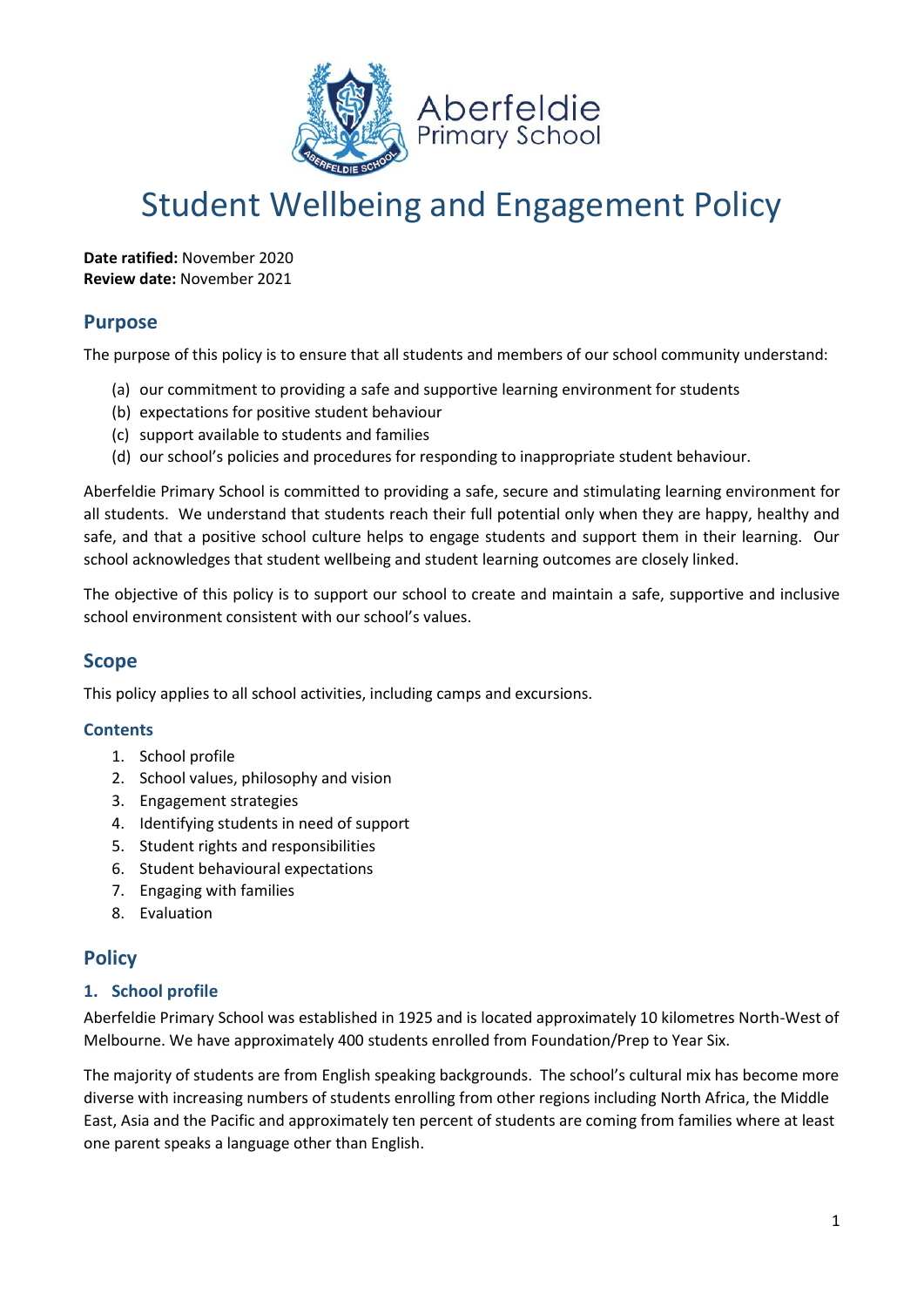The school offers a stimulating learning environment that aims to nurture our students so they become resilient, compassionate, adaptable and well-informed members of their community. Students have the opportunity to develop their leadership skills through a range of activities and projects and in taking on the roles of School Captains, House Captains, Junior School Counsellors and Classroom Buddies. These activities also strengthen our students' connection with their peers and local community.

Our specialist programs are Physical Education, Visual Arts and Japanese. The school has an open, engaging Library space that classes can visit. We have a range of buildings, from a new Building Education Revolution building with flexible learning spaces, to buildings where rooms are adjacent to each other so teams can work together in a collaborative structure. Facilities also include a gymnasium, an outside performance space, an oval and eight netball courts, a sensory garden with a vegetable garden and boasts several large playgrounds to cater for all ages. The school grounds are hired by community groups outside of school hours and weekends.

Aberfeldie is implementing the resilience program, Bounce Back, in conjunction with the Department of Education resources; Resilience Rights & Respectful Relationships.

Staff are committed to working in partnership with parents, students and the broader community to provide a supportive and positive learning environment in which students' individual skills and talents are identified, nurtured and extended.

### **2. School values, philosophy and vision**

Aberfeldie Primary School's Statement of Values and School Philosophy is integral to the work that we do and is the foundation of our school community. Students, staff and members of our school community are encouraged to live and demonstrate our core values of **Inclusion, Innovation, Success** at every opportunity.

#### **Our school's vision is:**

Students Succeeding Academically, Physically and Socially; supported by innovative teachers and an inclusive community.

#### **5 Positive Behaviours for Students**

- 1. Being a successful learner means you try your hardest at everything.
- 2. When you are learning, help other people when they need it and do not be afraid to ask for help yourself.
- 3. Be kind to other students and teachers by caring and listening to what they have to say.
- 4. At Aberfeldie we work as a team and respect each other's differences.
- 5. Always be positive with everybody.

#### **Teachers at Aberfeldie Primary School**

- 1. We implement high impact evidence based teaching strategies, ensuring goals are specific to the learner.
- 2. We provide the knowledge and opportunities to improve the students' physical wellbeing.
- 3. We provide strategies to help promote resilience and positive mental health through specific programs and daily interaction.
- 4. We have the capacity to reflect on our current practice and seek opportunities for improvement and growth.
- 5. We will ensure that all students are heard, valued and included through the belief that all students can progress with their personal growth.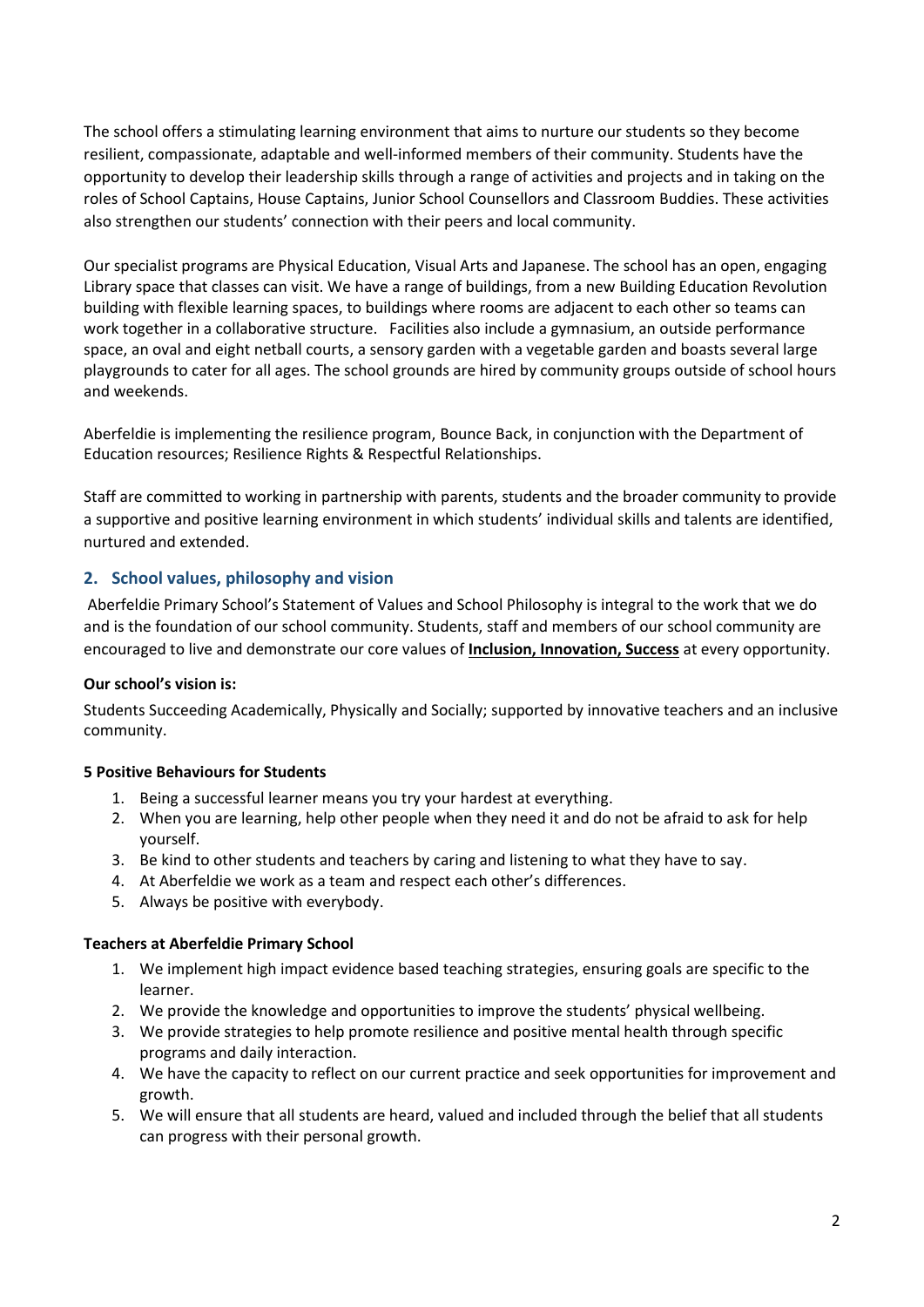### **Parents at Aberfeldie Primary School**

- 1. Ensure their children come to school healthy and refreshed through healthy eating, a good night's sleep and a regular physical activity regime.
- 2. Encourage positive and supportive communication between parents/students and teachers.
- 3. Encourage and role model positive and pro-social behaviours in our children.
- 4. Be aware and engaged in what our children are doing at school and at home and provide constructive feedback where appropriate.
- 5. Get their children to school and collect them from school on time.

## **3. Engagement strategies**

Aberfeldie Primary School has developed a range of strategies to promote engagement, positive behaviour and respectful relationships for all students in our school. We acknowledge that some students may need extra social, emotional or educational support at school, and that the needs of students will change over time as they grow and learn.

A summary of the universal (whole of school), targeted (year group specific) and individual engagement strategies used by our school is included below:

### **Universal**

- high and consistent expectations of all staff, students and parents and carers
- prioritise positive relationships between staff and students, recognising the fundamental role this plays in building and sustaining student wellbeing
- creating a culture that is inclusive, engaging and supportive
- welcoming all parents/carers and being responsive to them as partners in learning
- analysing and being responsive to a range of school data such as attendance, Attitudes to School Survey, Parent survey data, student management data and school level assessment data
- teachers at Aberfeldie Primary School follow the teaching and learning pedagogical model and HITS (High Impact Teaching Strategies) to ensure an explicit, common and shared model of instruction that is evidenced-based and high yield teaching practices are incorporated into all lessons.
- teachers at Aberfeldie Primary School adopt a broad range of teaching and assessment approaches to effectively respond to the diverse learning styles, strengths and needs of our students and follow the standards set by the Victorian Institute of Teaching
- our school's Statement of Values are incorporated into our curriculum and promoted to students, staff and parents so that they are shared and celebrated as the foundation of our school community
- carefully planned transition programs to support students moving into different stages of their schooling
- positive behaviour and student achievement is acknowledged in the classroom, school assemblies and to parents
- monitor student attendance and implement attendance improvement strategies at a whole-school, cohort and individual level
- encourage and promote punctuality and attendance at school. We communicate to students and families the importance of being present for all school programs to develop and build a balanced curriculum and learning focus for all students
- students have the opportunity to contribute to and provide feedback on decisions about school fundraising through the Junior School Council and other forums, such as student led Resilience Group.
- students are also encouraged to speak with their teachers, Assistant Principal and Principal whenever they have any questions or concerns
- create opportunities for cross—age connections amongst students through athletics, music programs and the buddies program
- all students are welcome to self-refer to the Assistant Principal (Student Wellbeing coordinator), Year level coordinators and Principal if they would like to discuss a particular issue or feel as though they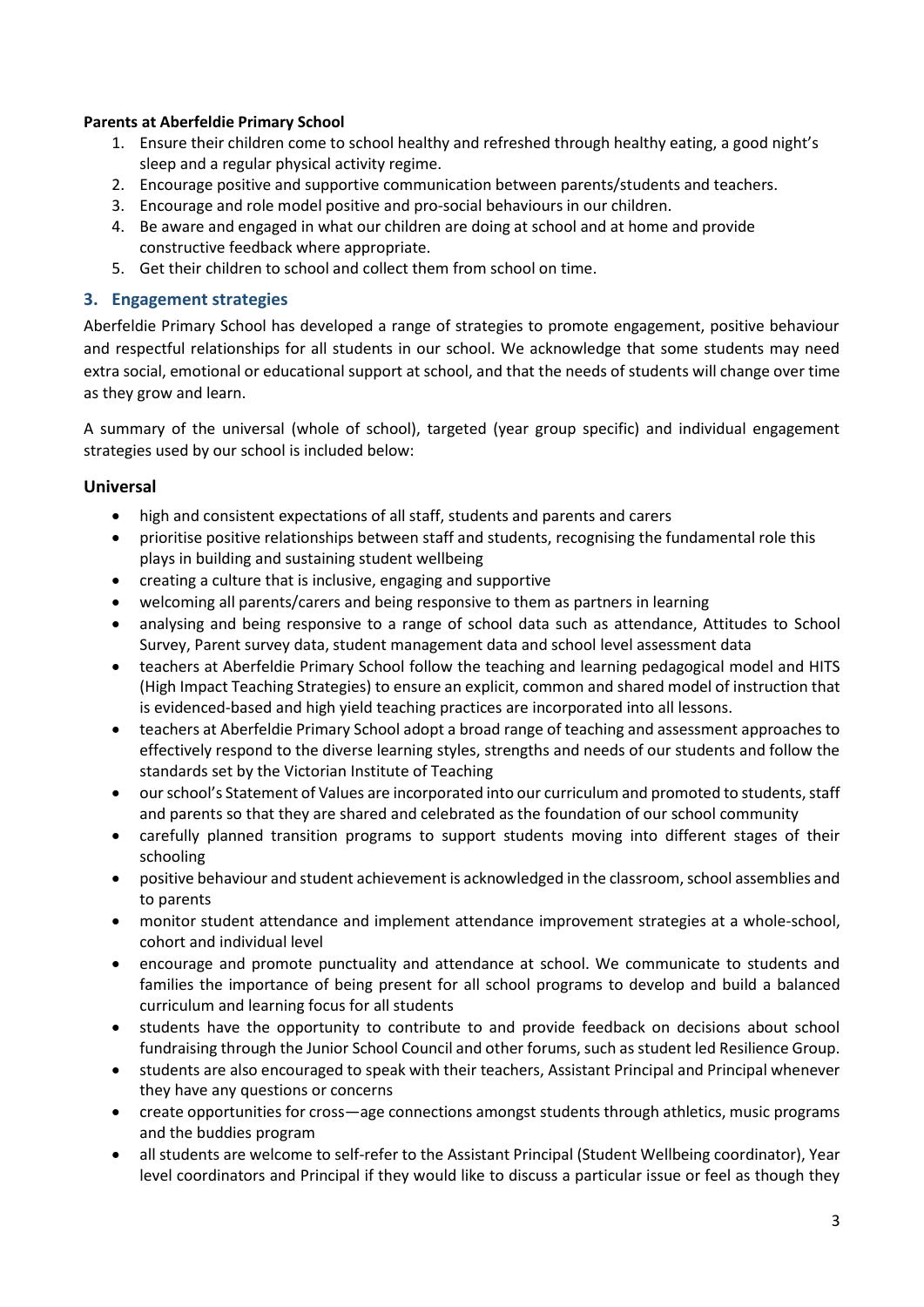may need support of any kind. We are proud to have an 'open door' policy where students and staff are partners in learning

- we engage in a school wide positive behaviour approach with our staff and students, through our Respectful Relationships and Bounce Back programs and the school based 5 Positive Behaviours.
- opportunities for student inclusion (i.e. sports teams, recess and lunchtime activities such as; Japanese and Art clubs and Play Pod activities in our Sensory Garden.)

# **Targeted**

- each year level has a Professional Learning Community Leader responsible for their team, who monitors the health and wellbeing and academic progress of students within their cohort
- connect all Koorie students with a Koorie Engagement Support Officer.
- all students in Out of Home Care will be appointed a Learning Mentor, have an Individual Education Plan and will be referred to Student Support Services for an Educational Needs Assessment
- wellbeing and health staff will undertake health promotion and social skills development in response to needs identified by student wellbeing data, classroom teachers or other school staff each year
- staff will apply a trauma-informed approach to working with students who have experienced trauma

### **Individual**

- Student Support Groups, see: <http://www.education.vic.gov.au/school/principals/spag/participation/pages/supportgroups.aspx>
- Individual Education Plan and Behaviour Support Plan
- Program for Students with Disabilities
- referral to Student Welfare Coordinator and Student Support Services
- referral to ChildFirst, Headspace
- Navigator
- **Lookout**

Aberfeldie Primary School implements a range of strategies that support and promote individual engagement. These can include:

- building constructive relationships with students at risk or students who are vulnerable due to complex individual circumstances
- meeting with student and their parent/carer to talk about how best to help the student engage with school
- developing an Individual Education Plan and/or a Behaviour Support Plan
- considering if any environmental changes need to be made, for example changing the classroom set up
- referring the student to:
	- o school-based wellbeing supports
	- o Student Support Services
	- o Appropriate external supports such as council-based youth and family services, other allied health professionals, Headspace, child and adolescent mental health services or ChildFirst
	- o Re-engagement programs such as Navigator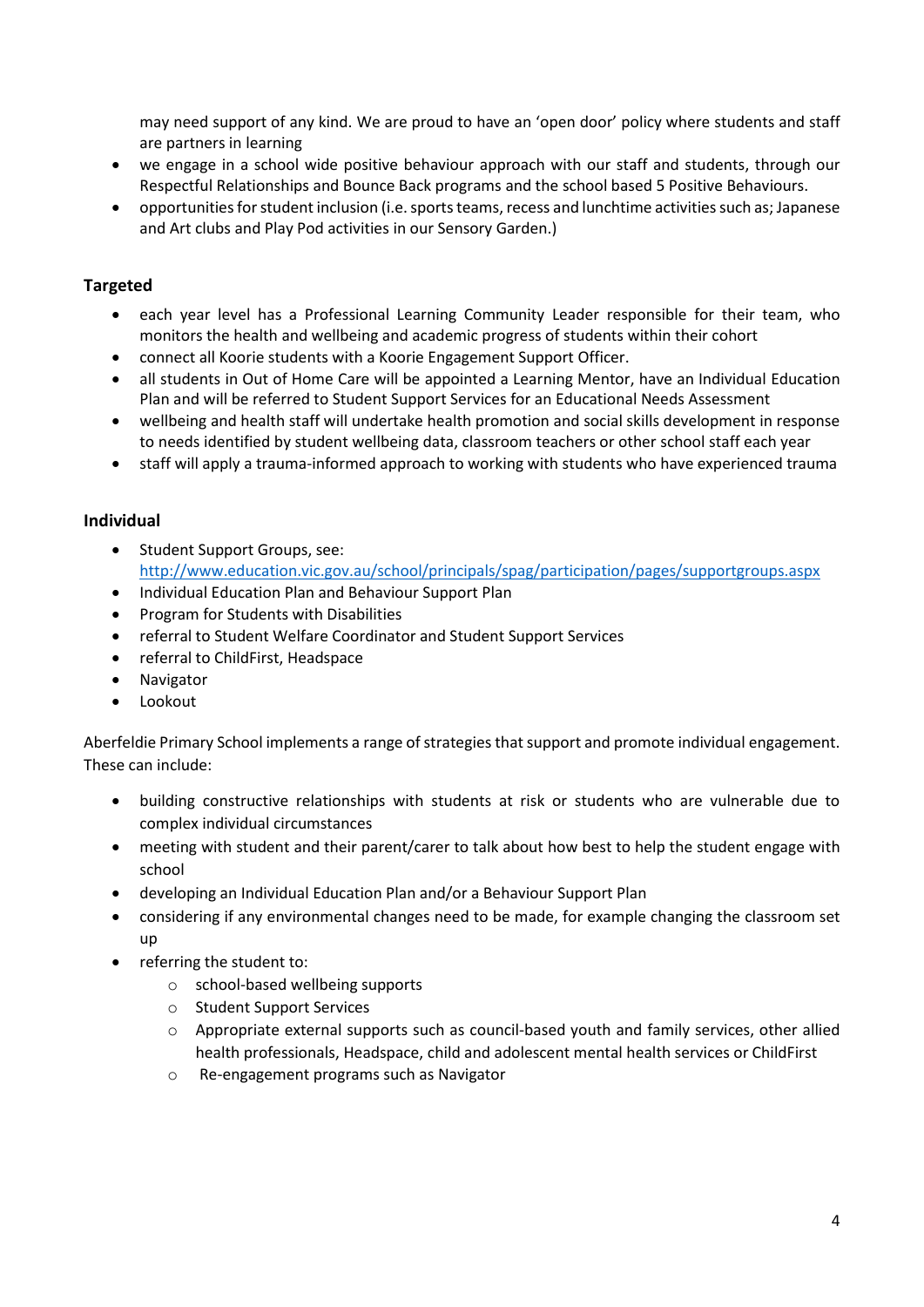Where necessary the school will support the student's family to engage by:

- being responsive and sensitive to changes in the student's circumstances and health and wellbeing
- collaborating, where appropriate and with the support of the student and their family, with any external allied health professionals, services or agencies that are supporting the student
- monitoring individual student attendance and developing an Attendance Improvement Plan in collaboration with the student and their family
- running regular Student Support Group meetings for all students:
	- o with a disability
	- o in Out of Home Care
	- o and with other complex needs that require ongoing support and monitoring.

# **4. Identifying students in need of support**

Aberfeldie Primary School is committed to providing the necessary support to ensure our students are supported intellectually, emotionally and socially. All teachers play a significant role in developing and implementing strategies, help identify students in need of support and enhance student wellbeing. Aberfeldie Primary School will utilise the following information and tools to identify students in need of extra emotional, social or educational support:

- personal, health and learning information gathered upon enrolment and while the student is enrolled
- attendance records
- academic performance
- observations by school staff such as changes in engagement, behaviour, self-care, social connectedness and motivation
- attendance, detention and suspension data
- engagement with families
- self-referrals or referrals from peers
- parent referrals (parents approach the school with concerns).

# **5. Student rights and responsibilities**

All members of our school community have a right to experience a safe and supportive school environment. We expect that all students, staff, parents and carers treat each other with respect and dignity. Our school's Statement of Values highlights the rights and responsibilities of members of our community.

Students have the right to:

- participate fully in their education
- feel safe, secure and happy at school
- learn in an environment free from bullying, harassment, violence, discrimination or intimidation
- express their ideas, feelings and concerns.

Students have the responsibility to:

- participate fully in their educational program
- display positive behaviours that demonstrate respect for themselves, their peers, their teachers and members of the school community
- respect the right of others to learn.

Students who may have a complaint or concern about something that has happened at school are encouraged to speak to their parents or carers and approach a trusted teacher or a member of the school leadership team.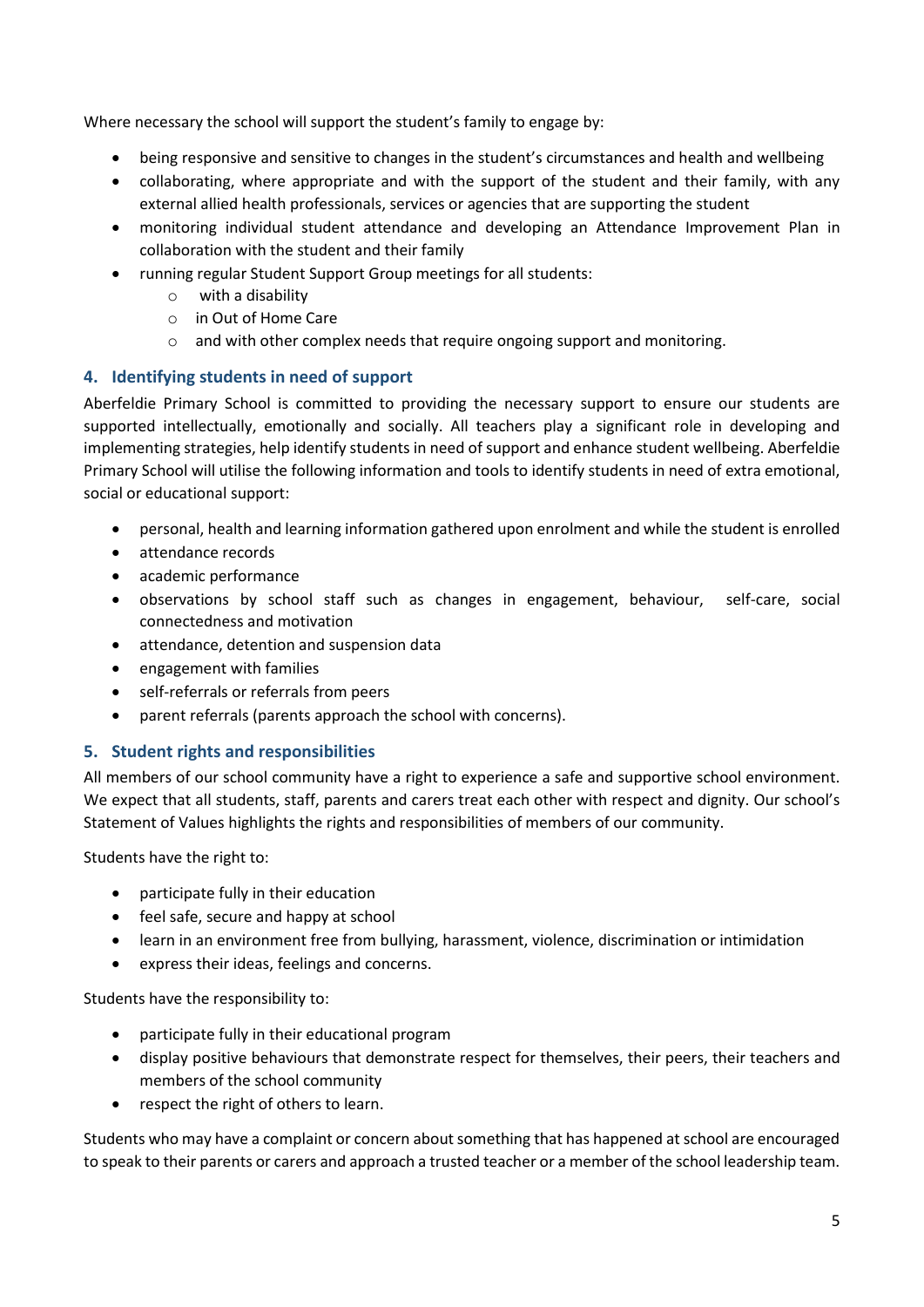## **6. Student behavioural expectations**

Behavioural expectations of students, staff and families are grounded in our school's Statement of Values. Student bullying behaviour will be responded to consistently with Aberfeldie Primary School's Bullying Prevention Policy.

When a student acts in breach of the behaviour standards of our school community, Aberfeldie Primary School will institute a staged response, consistent with the Department's Student Engagement and Inclusion Guidelines. Where appropriate, parents will be informed about the inappropriate behaviour and the disciplinary action taken by teachers and other school staff.

Disciplinary measures may be used as part of a staged response to inappropriate behaviour in combination with other engagement and support strategies to ensure that factors that may have contributed to the student's behaviour are identified and addressed. Disciplinary measures at our school will be applied fairly and consistently. Students will always be provided with an opportunity to be heard.

Disciplinary measures that may be applied include:

- warning a student that their behaviour is inappropriate
- teacher controlled consequences such as moving a student in a classroom or other reasonable and proportionate responses to misbehaviour
- withdrawal of privileges
- Professional Learning Community Leader informed, for further support and strategies
- restorative practices
- detentions
- behaviour reviews
- suspension
- expulsion

Suspension and expulsion are measures of last resort and may only be used in particular situations consistent with Department policy, available at:

<http://www.education.vic.gov.au/school/principals/spag/participation/pages/engagement.aspx>

Corporal punishment is prohibited in our school and will not be used in any circumstance.

### **7. Engaging with families**

Aberfeldie Primary School values the input of parents and carers, and we will strive to support families to engage in their child's learning and build their capacity as active learners. We aim to be partners in learning with parents and carers in our school community.

We work hard to create successful partnerships with parents and carers by:

- ensuring that all parents have access to our school policies and procedures, available on our school website
- maintaining an open, respectful line of communication between parents and staff, supported by our Communicating with School Staff policy.
- providing parent volunteer opportunities so that families can contribute to school activities
- involving families with homework and other curriculum-related activities
- involving families in school decision making
- coordinating resources and services from the community for families
- including families in Student Support Groups, and developing individual plans for students.